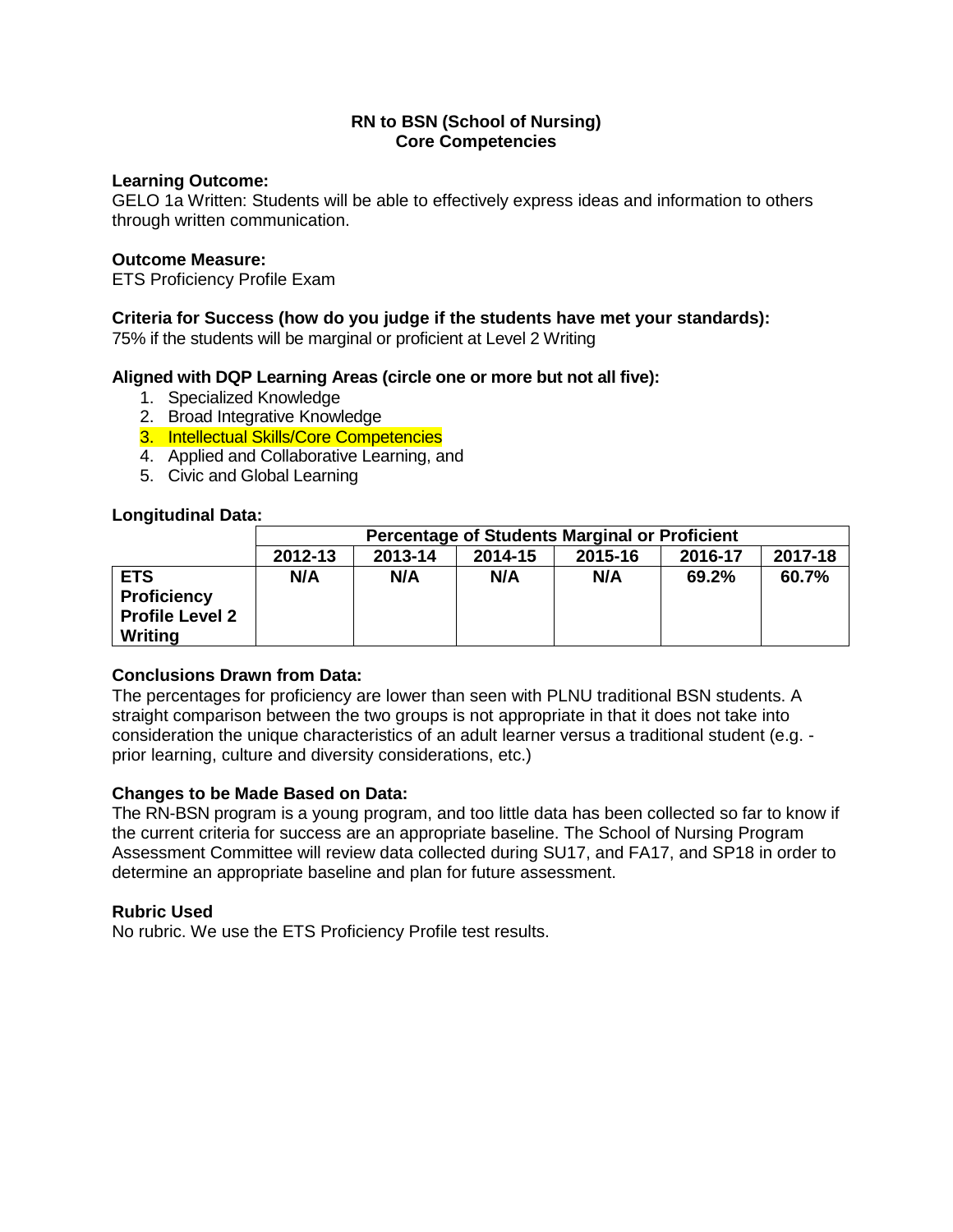#### **Learning Outcome:**

GELO 1b Oral: Students will be able to effectively express ideas and information to others through oral communication.

# **Outcome Measures:**

# **NRS 440: Creative Project revisited**

Using the Creative Project completed in NRS 350, student will reflect and apply recent learning and development to the vocation of nursing. Students will "revisit" their purpose and choice of the creative project completed during their first term to reflect on how this project influenced or shaped their ideas for "professional" nursing practice.

# **NRS 440: EBP Presentation**

Students synthesize Evidence Based Practice (EBP) Phases I and II (completed in previous NRS courses) with Phase III into final presentation of EBP Proposal.

# **Criteria for Success (how do you judge if the students have met your standards):**

75% of students will show achievement at the Developed or Highly Developed levels

# **Aligned with DQP Learning Areas (circle one or more but not all five):**

- 1. Specialized Knowledge
- 2. Broad Integrative Knowledge
- 3. Intellectual Skills/Core Competencies
- 4. Applied and Collaborative Learning, and
- 5. Civic and Global Learning

#### **Longitudinal Data:**

| Course/Assignment              | <b>Semester</b> | N         | <b>Percentage of Students Developed</b><br>or Highly Developed |
|--------------------------------|-----------------|-----------|----------------------------------------------------------------|
| NRS 440/Creative Project       | Fall 2016       | <b>NA</b> | <b>NA</b>                                                      |
| NRS 440/Creative Project       | Spring 2017     | 21        | 95%                                                            |
| NRS 440/Creative Project       | Fall 2017       | 53        | 98.1%                                                          |
| NRS 440/Creative Project       | Spring 2018     | 34        | 100%                                                           |
| NRS440/EBP Presentation        | Fall 2016       | <b>NA</b> | <b>NA</b>                                                      |
| NRS440/EBP Presentation        | Spring 2017     | <b>NA</b> | <b>NA</b>                                                      |
| NRS440/EBP Presentation        | Fall 2017       | 53        | 96.2%                                                          |
| <b>NRS440/EBP</b> Presentation | Spring 2018     | 34        | 97%                                                            |

(The RN-BSN program was a new program during FA16 & SP17. Challenges with technology and the development of initial assessment procedures led to a lack of data during those semesters.)

# **Conclusions Drawn from Data:**

Students are meeting established benchmarks for FA17 and SP18. Current methods of teaching/learning are providing adequate means to measure.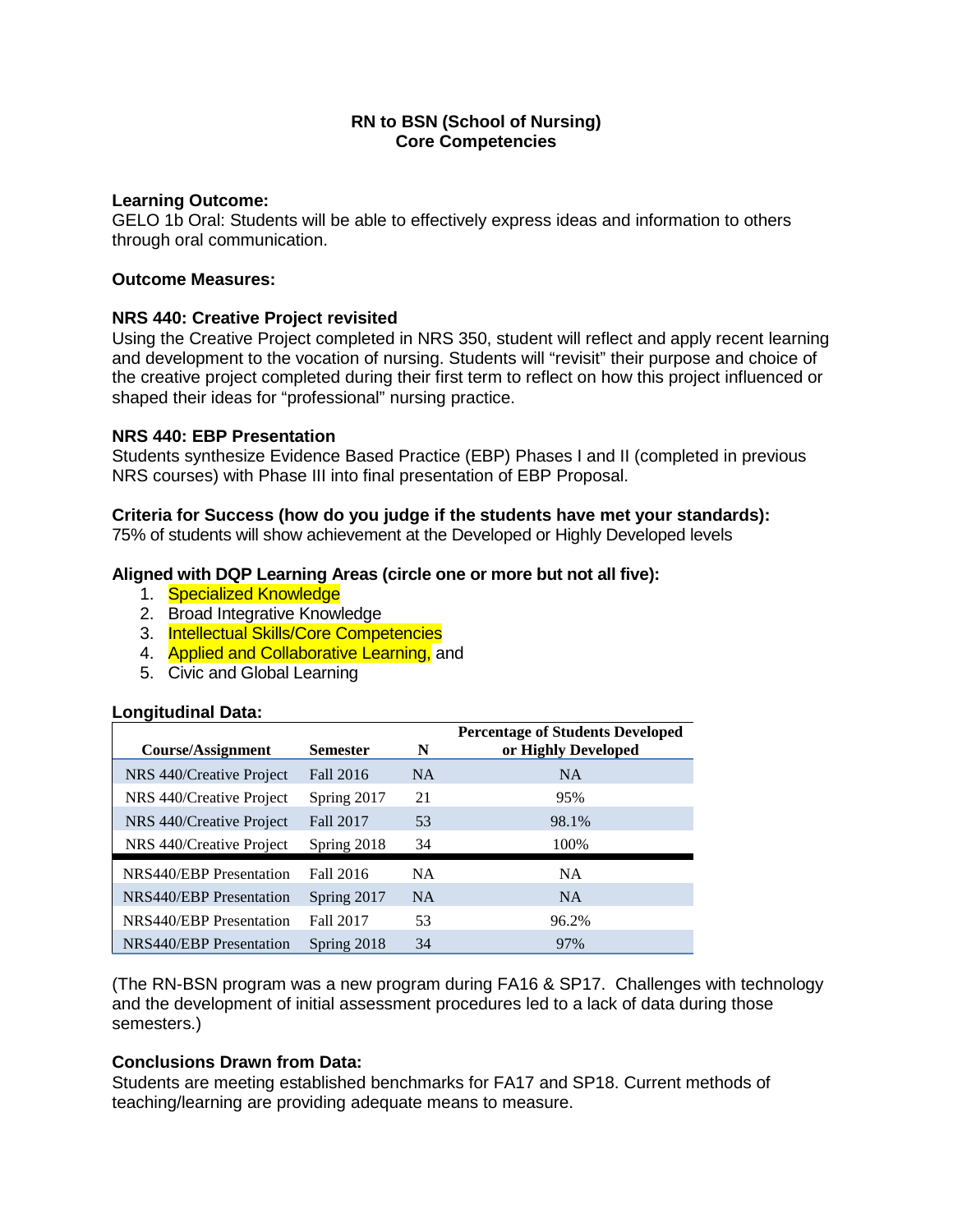# **Changes to be Made Based on Data:**

Continue to monitor.

# **Rubric Used**

Creative Project Revisited Assignment Rubric EBP Phase III Project Assignment Rubric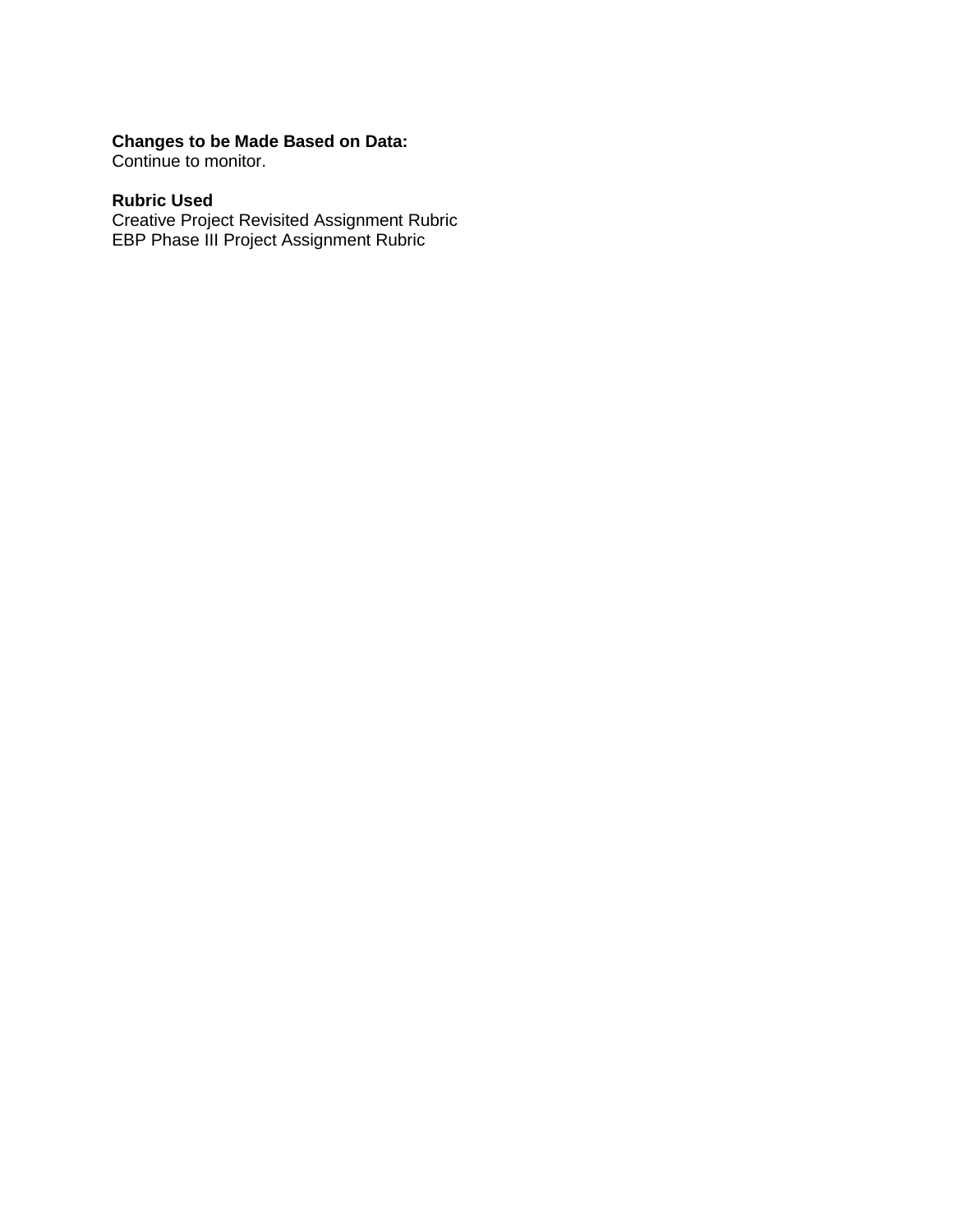#### **Learning Outcome:**

GELO 1c Information Literacy: Students will be able to access and cite information as well as evaluate the logic, validity, and relevance of information from a variety of sources

# **Outcome Measure:**

# **NRS 440: EBP Project**

Students synthesize Evidence Based Practice (EBP) Phases I and II (completed in previous NRS courses) with Phase III into final written EBP Proposal.

# **Criteria for Success (how do you judge if the students have met your standards):**

75% of students will show achievement at the Developed or Highly Developed levels

# **Aligned with DQP Learning Areas (circle one or more but not all five):**

- 1. Specialized Knowledge
- 2. Broad Integrative Knowledge
- 3. Intellectual Skills/Core Competencies
- 4. Applied and Collaborative Learning, and
- 5. Civic and Global Learning

# **Longitudinal Data:**

We have had multiple challenges with technology and the development of assessment procedures for the RN-BSN program, due to this being a new program and report. Data for the SP17 semester is not available.

| Course/Assignment  | <b>Semester</b> | N  | <b>Percentage of Students Developed</b><br>or Highly Developed |
|--------------------|-----------------|----|----------------------------------------------------------------|
| NRS440/EBP Project | Fall 2016       | NA | <b>NA</b>                                                      |
| NRS440/EBP Project | Spring 2017     | 20 | 85%                                                            |
| NRS440/EBP Project | Fall 2017       | 53 | 83.4%                                                          |
| NRS440/EBP Project | Spring 2018     | 34 | 91%                                                            |

#### **Conclusions Drawn from Data:**

Students are meeting established benchmarks. Current methods of teaching/learning are providing adequate means to measure.

# **Changes to be Made Based on Data:**

Continue to monitor.

#### **Rubric Used**

EBP Phase III Project Assignment Rubric

# **RN to BSN (School of Nursing) Core Competencies**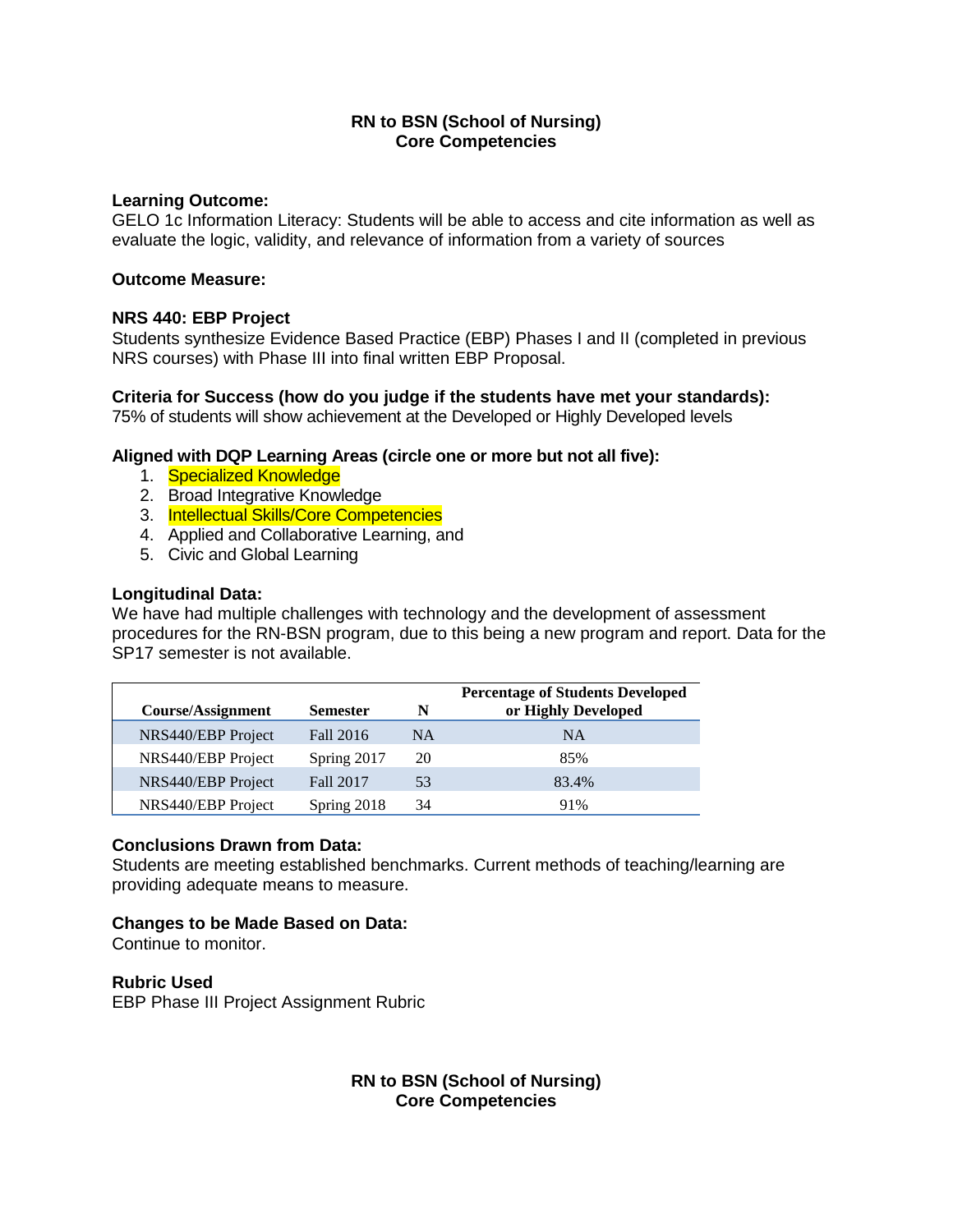#### **Learning Outcome:**

GELO 1d Critical Thinking: Students will be able to examine, critique and synthesize information in order to arrive at reasoned conclusions.

# **Outcome Measure:**

ETS Proficiency Profile Exam

# **Criteria for Success (how do you judge if the students have met your standards):**

75% if the students will be marginal or proficient at Level 2 Reading/Critical Thinking

# **Aligned with DQP Learning Areas (circle one or more but not all five):**

- 1. Specialized Knowledge
- 2. Broad Integrative Knowledge
- 3. Intellectual Skills/Core Competencies
- 4. Applied and Collaborative Learning, and
- 5. Civic and Global Learning

#### **Longitudinal Data:**

|                                                                                                  | <b>Percentage of Students Marginal or Proficient</b> |         |         |         |         |         |
|--------------------------------------------------------------------------------------------------|------------------------------------------------------|---------|---------|---------|---------|---------|
|                                                                                                  | 2012-13                                              | 2013-14 | 2014-15 | 2015-16 | 2016-17 | 2017-18 |
| <b>ETS</b><br><b>Proficiency</b><br><b>Profile Level 2</b><br><b>Critical</b><br><b>Thinking</b> | N/A                                                  | N/A     | N/A     | N/A     | 84.6%   | 63.1%   |

# **Conclusions Drawn from Data:**

The percentages for proficiency are lower than seen with PLNU traditional BSN students. A straight comparison between the two groups is not appropriate in that it does not take into consideration the unique characteristics of an adult learner versus a traditional student (e.g. prior learning, culture and diversity considerations, etc.)

#### **Changes to be Made Based on Data:**

The RN-BSN program is a young program, and too little data has been collected so far to know if the current criteria for success are an appropriate baseline. The School of Nursing Program Assessment Committee will review data collected during SU17, and FA17, and SP18 in order to determine an appropriate baseline and plan for future assessment.

#### **Rubric Used**

No rubric. We use the ETS Proficiency Profile test results.